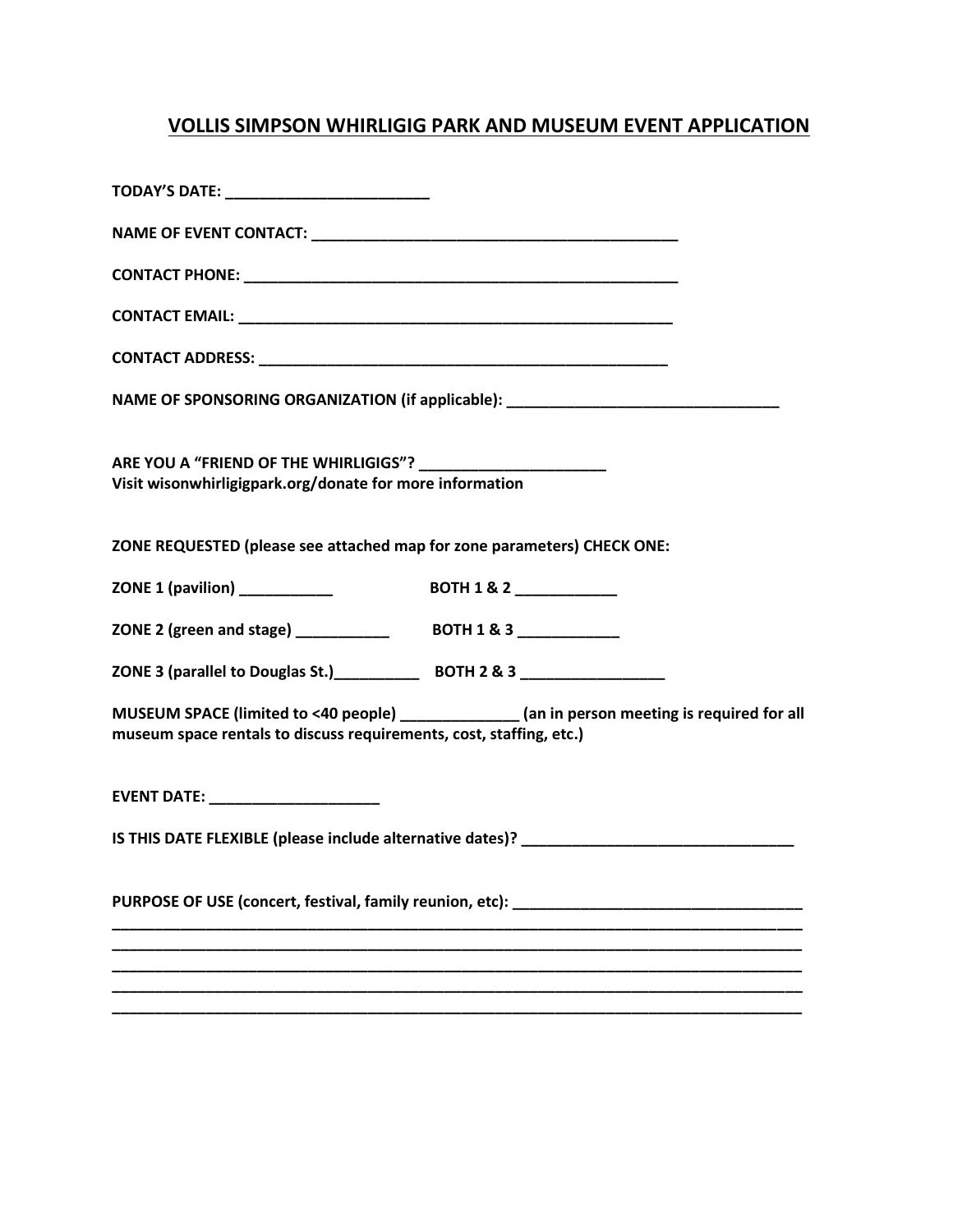## **RENTAL TYPE: CHECK ONE**

**HALF DAY (4 hours or less) \_\_\_\_\_\_\_\_\_\_\_\_\_\_\_\_\_ FULL DAY (more than 4 hours)\_\_\_\_\_\_\_\_\_\_\_\_\_\_\_\_\_\_\_\_**

| <b>ZONE 1 \$750</b>  | <b>ZONE 1 \$1500</b> |
|----------------------|----------------------|
| <b>ZONE 2 \$1250</b> | <b>ZONE 2 \$2500</b> |
| <b>ZONE 3 \$500</b>  | <b>ZONE 3 \$1000</b> |

## **\*PRICES LISTED ABOVE ARE BASE PRICES FOR PARK RENTAL, ADDITIONAL FEES WILL BE REQUIRED DEPENDING ON EVENT DETAILS**

| <b>EVENT TIME:</b> |  | (THIS INCLUDES SET UP AND CLEAN UP TIME) |
|--------------------|--|------------------------------------------|
|--------------------|--|------------------------------------------|

**\*I understand that Special Event Liability Insurance Coverage is required for this event, and a copy of the policy must be submitted prior to event. \_\_\_\_\_\_\_\_\_\_\_\_\_ (initial)**

**# PERSONS EXPECTED: \_\_\_\_\_\_\_\_\_\_\_\_\_\_\_\_\_\_**

**\*Please note that how many persons expected will determine how many off duty law enforcement officers will be required by event organizer in order to secure event. Wilson Police Department can be contacted at (252)399-2323. 0-99 persons = 1, 100-199 persons = 2, etc**

**IS ADMISSION BEING CHARGED FOR EVENT? \_\_\_\_\_\_\_\_\_**

**WILL YOU BE USING A TENT? (please include dimensions) \_\_\_\_\_\_\_\_\_\_\_\_\_\_\_\_\_\_\_\_**

**DOES THIS EVENT REQUIRE AN ELECTRICITY HOOK-UP (food truck, band, etc)? \_\_\_\_\_\_\_\_\_\_\_\_\_\_\_\_**

**DOES THIS EVENT REQUIRE A WATER HOOK-UP (food truck, etc)? \_\_\_\_\_\_\_\_\_\_\_\_\_\_**

**WILL ALCOHOL BE SERVED? \_\_\_\_\_\_\_\_\_\_\_\_\_\_\_\_\_\_\_**

**\*Please note that if alcohol will be sold or served, you must complete and submit a copy of the Special One-Time Permit Application for Sale of Alcoholic Beverages or a Limited Special Occasion Permit located at [https://abc.nc.gov,](https://abc.nc.gov/) additional fees will apply**

**\*IF EVENT REQUIRES EXTRA STAFF SUPPORT, ANY ADDITIONAL FEES WILL BE DISCUSSED AT PRE-EVENT FOLLOW UP MEETING.**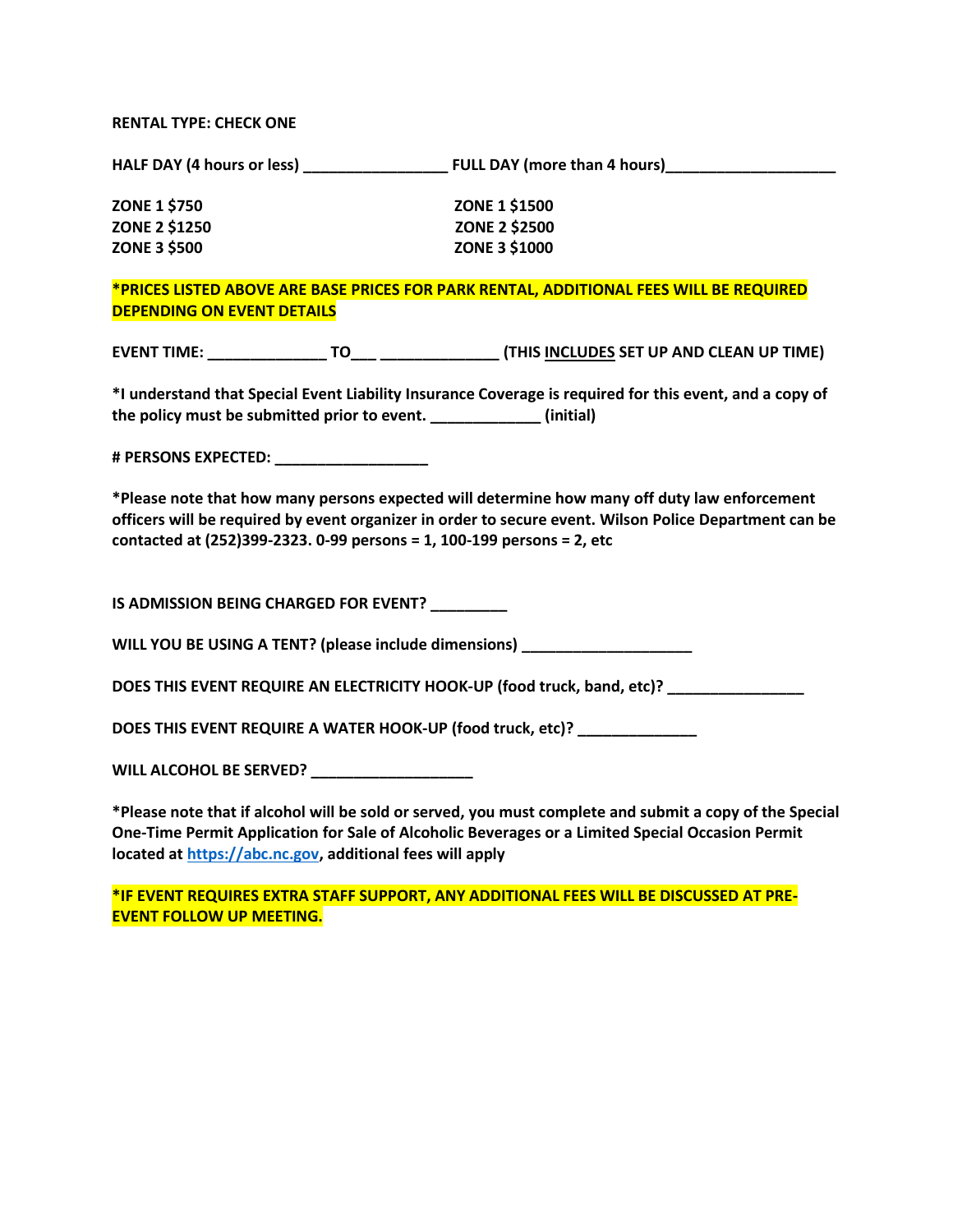## **ADDITIONAL COMMENTS:\_\_\_\_\_\_\_\_\_\_\_\_\_\_\_\_\_\_\_\_\_\_\_\_\_\_\_\_\_\_\_\_\_\_\_\_\_\_\_\_\_\_\_\_\_\_\_\_\_\_\_\_\_\_\_\_\_\_\_\_**

**EVENTS AT THE VOLLIS SIMPSON WHIRLIGIG PARK AND MUSEUM ARE RESERVED ON A FIRST-COME, FIRST-SERVED BASIS. YOUR DATE WILL BE TENTATIVELY HELD ONCE YOUR APPLICATION HAS BEEN RECEIVED AND REVIEWED BY PARK STAFF. A PRE-EVENT FOLLOW UP MEETING EITHER BY PHONE OR IN-PERSON IS REQUIRED TO FINALIZE THE APPROVAL OF ALL APPLICATIONS. A NON-REFUNDABLE DEPOSIT OF HALF OF TOTAL DUE WILL BE REQUIRED IN ORDER TO SECURE EVENT DATE ONCE APPLICATION IS APPROVED. FINAL PAYMENT WILL BE DUE NO LATER THAN TWO WEEKS PRIOR TO EVENT DATE.**

**\_\_\_\_\_\_\_\_\_\_\_\_\_\_\_\_\_\_\_\_\_\_\_\_\_\_\_\_\_\_\_\_\_\_\_\_\_\_\_\_\_\_\_\_\_\_\_\_\_\_\_\_\_\_\_\_\_\_\_\_\_\_\_\_\_\_\_\_\_\_\_\_\_\_\_\_\_\_\_\_\_\_ \_\_\_\_\_\_\_\_\_\_\_\_\_\_\_\_\_\_\_\_\_\_\_\_\_\_\_\_\_\_\_\_\_\_\_\_\_\_\_\_\_\_\_\_\_\_\_\_\_\_\_\_\_\_\_\_\_\_\_\_\_\_\_\_\_\_\_\_\_\_\_\_\_\_\_\_\_\_\_\_\_\_ \_\_\_\_\_\_\_\_\_\_\_\_\_\_\_\_\_\_\_\_\_\_\_\_\_\_\_\_\_\_\_\_\_\_\_\_\_\_\_\_\_\_\_\_\_\_\_\_\_\_\_\_\_\_\_\_\_\_\_\_\_\_\_\_\_\_\_\_\_\_\_\_\_\_\_\_\_\_\_\_\_\_ \_\_\_\_\_\_\_\_\_\_\_\_\_\_\_\_\_\_\_\_\_\_\_\_\_\_\_\_\_\_\_\_\_\_\_\_\_\_\_\_\_\_\_\_\_\_\_\_\_\_\_\_\_\_\_\_\_\_\_\_\_\_\_\_\_\_\_\_\_\_\_\_\_\_\_\_\_\_\_\_\_\_**

| <b>FOR OFFICE USE ONLY:</b>             |                                                                                  |
|-----------------------------------------|----------------------------------------------------------------------------------|
| <b>INITIAL AND DATE ONCE COMPLETED</b>  |                                                                                  |
|                                         |                                                                                  |
|                                         |                                                                                  |
| <b>TOTAL DUE:__________________</b>     | <b>INSURANCE:</b> _________________                                              |
| DEPOSIT PAID: Network                   | ABC PERMIT: __________________                                                   |
| <b>ON CALENDAR: ________________</b>    |                                                                                  |
| FOLLOW UP MEETING COMPLETE: ___________ | STREET CLOSURE APPLICATION____________                                           |
| STAFF SUPPORT:______________________    | RESTROOMS:__________________                                                     |
|                                         | WATER/ELECTRICITY(TEST OUTLETS)(DISTRIBUTION BOX): _____________________________ |
| PARKS & REC:_________________________   | ENVIRONMENTAL SERVICES: ENVIRONMENTAL SERVICES:                                  |
|                                         | SIGNS:________________________                                                   |

|  | <b>ALL FEES PAID:</b> |  |  |
|--|-----------------------|--|--|
|  |                       |  |  |